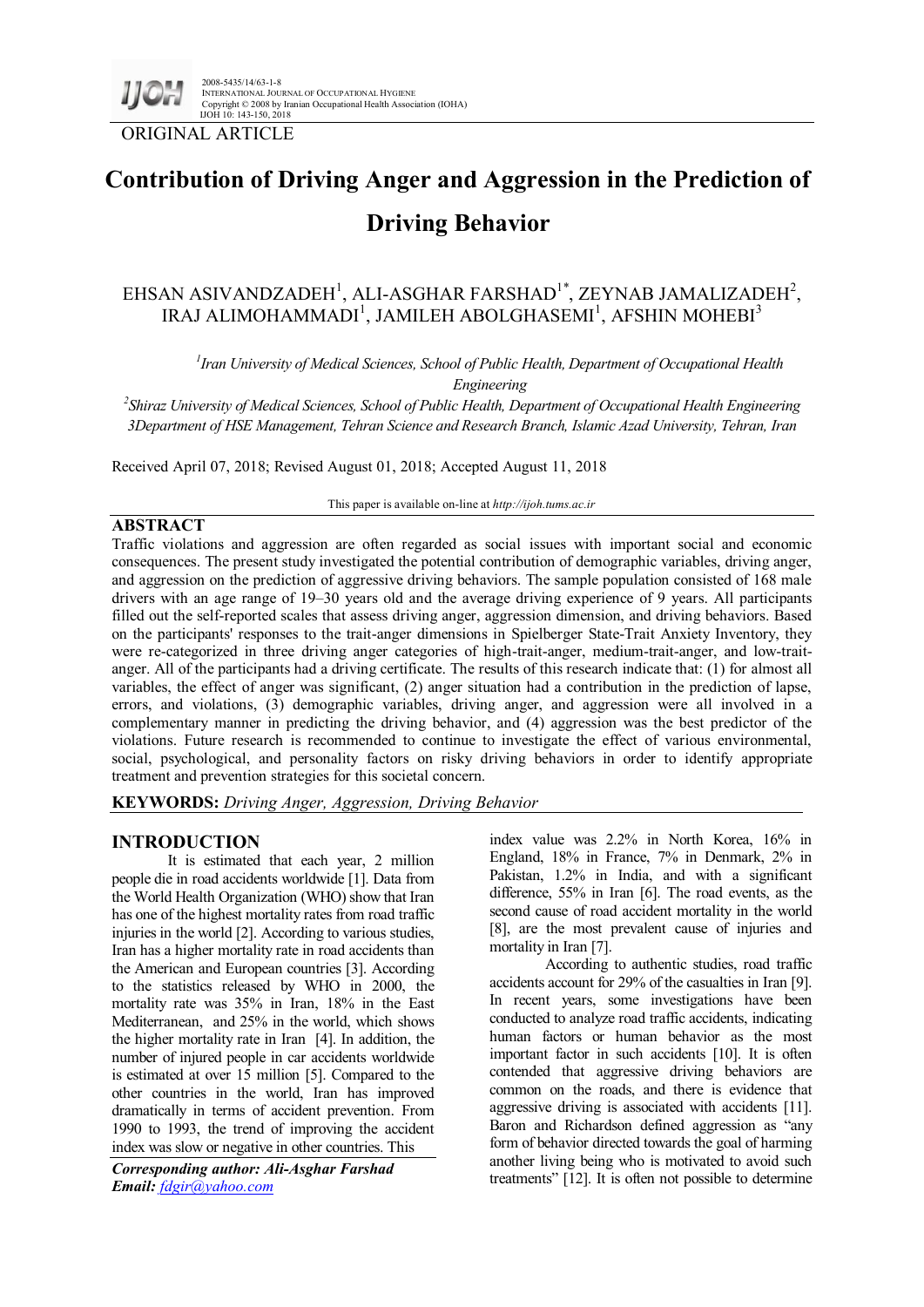the goal of drivers by risky driving. Many instances of dangerous driving behavior may be due to poor technique or lack of skill rather than the intention to harm others. However, there is some evidence that intentional aggressive driving is by no means rare.

Parker et al. [13] found that 89% of the drivers under study admitted that they sometimes commit aggressive violations against other drivers to demonstrate anger. The similar findings were declared by Underwood et al. [14]. According to the study, 85% of the participants experienced anger in at least one occasion during the last 2 weeks. In this study, driver aggression was considered to be an instance of hostile aggression [15], because it was correlated with the experience of anger. Anger is defined as a selfperceived phenomenological state that is negative in nature [16]. Driving-related anger was conceptualized as a personality trait related to anger [17].

The anger trait reflects a broad tendency to experience anger more frequently and intensely across situations (i.e., the tendency to become more easily angered by irreverences, offenses, injustices, and frustrations, to react with more anger, and to experience more negative physical, social, vocational, and psychological consequences) [18]. There are many causes why people become angry and aggressive when driving; driving is a potentially dangerous activity that involves interacting with other people in an environment in which there is no means to communicate [19].

There is little chance of explaining one's actions, questioning the performance of other drivers, or discussing/compromising with them [20]. Although there is little chance of communication between drivers while driving, traffic provides a good environment for conveying messages between drivers [21]. The results of some studies to identify the causes of aggression in drivers have shown that "the behavior of other road users" is the most likely cause of anger and aggression. Particularly, it has been shown that the perception of hostility in the behavior of other drivers provokes anger in many people and, in some cases, this continues until generating an aggressive reaction [22, 23].

It is also known that the tendency to be aggressive is a fairly stable trait that persists over time and in various situations [15]; thus, individuals who exhibit aggressive behaviors in other fields of their lives tend to be aggressive drivers, as well [22]. Driving behavior is associated with individuals' personal driving habits, including the way one chooses to drive [24]. This study examines the relationship between anger and risky driving behavior. Depending on the type of anger measured, it was assumed that aggression would be related to violations. The above-motioned content suggests that the type of anger measured may influence driving behavior. Therefore, it was decided to investigate the relationship between aggression and driving behavior by anger type (i.e., trait anger).

# **MATERIALS AND METHODS**

The study was conducted in 2017 at the taxi agencies nearby Iran University of Medical Sciences, Tehran, Iran. A voluntary sample of 234 taxi drivers was selected through a stepwise interview with all drivers. The inclusion criteria were willingness to participate in the study, being healthy, having at least 4000 km of driving a year, having a driver's license, and having more than 3 years of driving experience. In the first phase of the study, the aggression questionnaire was distributed among the drivers. The questionnaire was anonymous and consisted of two parts. The first part contained general socio-demographic data, including age, marital status, education level, driving experience, and accident cases over the past year. The second part included questions on the aggression. In line with the objectives of the study, aggression was re-categorized into three driving anger groups of high-trait-anger (31<trait anger<40), medium-trait-anger  $(21 \leq \text{train anger} \leq 30)$ , and low-trait-anger  $(10<$ trait anger $\leq$ 20). The participants were included in the study based on their responses to the trait-anger dimension in the aggression questionnaire. Out of the target population, 179 drivers were selected based on anger scores. Drivers were called to explain to them the study conditions. If interested, the informed consent form and schedule were read for them. Six drivers with the high-trait-anger, three with medium-trait-anger, and two with low-traitanger withdrew from the collaboration at this point because of scheduling problems. Low-trait-anger drivers were pulled out randomly from the pool of low-anger drivers until their number matched the number of drivers in the high and medium-traitanger groups. Finally, this study was conducted on 168 drivers divided into three groups of 56 members. The participants in the higher aggression group (high-trait-anger drivers,  $n = 56$ ) all reported five or fewer accidents in the past year. The divers in the medium-trait-anger group ( $n = 56$ ) declared three or fewer accidents and those in the low-traitanger ( $n = 56$ ) reported two or fewer accidents over the past year.

In the second phase of the study, the driving behavior questionnaires were distributed among the drivers to compare the driving behavior in three groups of anger.

## *Measurement tools*

**Driving aggression survey:** Spielberger State-Trait Anger Inventory (STAI) was used to study the driving aggression among the participants. This inventory is a highly valid instrument and a standard test for aggression [25]. The questionnaire was first developed and used by Spielberger in 1983. It was normalized for Iranian population in 2005, and its validity was assessed and confirmed by the concurrent criterion validity. Some other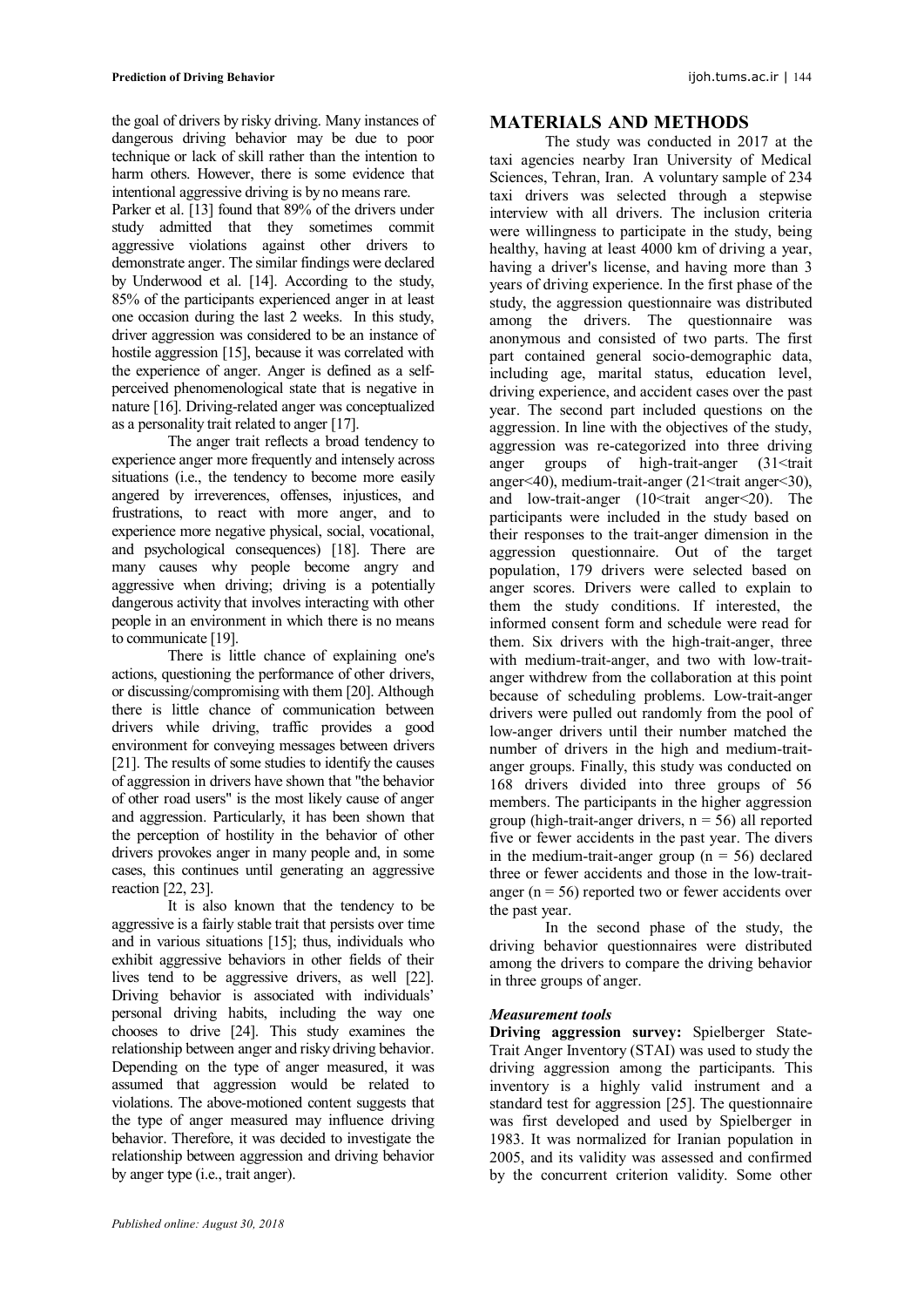prominent researchers have also evaluated the reliability of this questionnaire. The reliability of this tool was calculated by Cronbach's alpha above 0.9 for the state and trait aggression. The STAI is a 57- item self-evaluation questionnaire, which includes three separate subscales.

*Trait anger scale:* The Trait-anger scale (TAS) is a 10-item measure of an individual's global or chronic tendency to experience anger assesses how people "generally feel" about anger. It has a 4-point scale as 1 (almost never), 2 (sometimes), 3 (often), and 4 (almost always). Individuals with high levels of anger are expected to view a wide range of situations as anger triggers and respond to these situations as expressive anger [26].

*State anger scale or driving anger scale:* The Driving Anger Scale (DAS) is a 15-item measure of the tendency to become angry during driving, evaluating how respondents feel about anger "right now at this moment". It includes four scales of 1 (not at all), 2 (somewhat), 3 (moderately so), and 4 (very much so) [27]. Each item represents a problematic driving scenario. The study has shown that there are moderate correlations between the TAS and DAS ( $.27 < r < .33$  [28]).

*Anger expression scale:* The Anger Expression Scale (AXEX) is a 32-item measure of the expression or control of anger. Similar to the TAS, the items are rated based on a 4-point rating scale. The AXEX is comprised of four subscales, including the 8-item Anger Expression-Out scale (a  $= .74$ ; measures the degree to which anger is expressed in verbally or physically aggressive behavior), the 8-item Anger Expression-In scale (a = .75; evaluates the tendency to suppress or withhold angry feelings), the 8-item Anger Control-Out scale ( $a = .86$ ; assesses the degree to which angry feelings are controlled but outwardly expressed), and the 8-item Anger Control-In scale  $(a = .89)$ ; measures the degree to which an angry person is able to calm down and reduce his/her anger) [29].

*Driving behavior survey:* The instruments used in this study are the most common driving behavior questionnaire (DBQ), including four behavior subscales and two major categories of violations (intentional and unintentional) and mistake (lapses and errors). Gras et al. sets the rates as 82%, 66%, 59% and 81% for each of the four DBQ subscales, including errors, lapses, intentional violations, and unintentional violations, respectively [30]. DBQ was first developed by Reason et al.(1990) in the Manchester University [31]. In the study by Oraizi and Haghaigh, the DBQ was translated to Persian and in order to test the reliability and intra-class correlation coefficients of the different subscales, it was used for 293 Iranian drivers with high reliability. The obtained coefficient was 0.77 for the lapses, 0.81 for errors, 0.86 for intentional violations, and 0.65 for unintentional violations [32]. This survey contains 50 questions in four sections and the responses were scaled by the scoring range of  $0-5$  (never= 0, hardly= 1, occasionally= 2, mostly= 3, frequently= 4, and always=  $5$ ).

The highest score in each section is obtained from the four parameters that determine drivers' prevailing behavior. The questions differ from the two aspects, including the type of behavior and the extent of its harm to others. Harmfulness levels of these behaviors classified in three groups: (a) behaviors with no risk for other drivers on the road but to the extent that make them feel inconvenience (low risk contingency); (b) behaviors that may provide hazards for others (intermediate risk contingency), and (c) behaviors that certainly endanger other drivers (high-risk contingency).

# **RESULT**

From a population of 234, 168 were selected for the study. All the drivers were informed how to use the scale and no one had trouble filling it. The average age of the participants in each subsample was 27.54 years old (High-trait-anger), 28.57±2.11 years old (Mediumtrait-anger), and 28.70±2.08 years old (Low-traitanger). The average driving experience of participants was 8.84 years in the high-trait-anger), 8.96 years in the medium-trait-anger, and 9.09 years in the low-trait-anger subsample. Table 1 presents details of these categories. Tables 2 and 3 provide the mean and standard deviation values of the aggression and driving behavior dimensions in the subsamples. As the tables suggest, the average value of the aggression and driving behavior in high-trait-anger group was the highest in all the dimensions except for the dimension of anger control-out. These values in the medium-trait-anger were higher than those in the low-trait-anger. Table 4 presents the pairwise correlation coefficients between driving behavior, aggression, and accident. Pearson's correlation coefficient indicates that there is a significant and positive relationship between driving behavior and aggression. There is also a significant and positive relationship between driving behavior and accidents. The correlation between the variables among the drivers with the high-trait-anger was more significant than the other two subsamples. The stepwise multiple regression analysis (see Table 5) was used to investigate the relationship between age, education level, marital status, driving experience, accident cases, and aggression as independent variables and the driving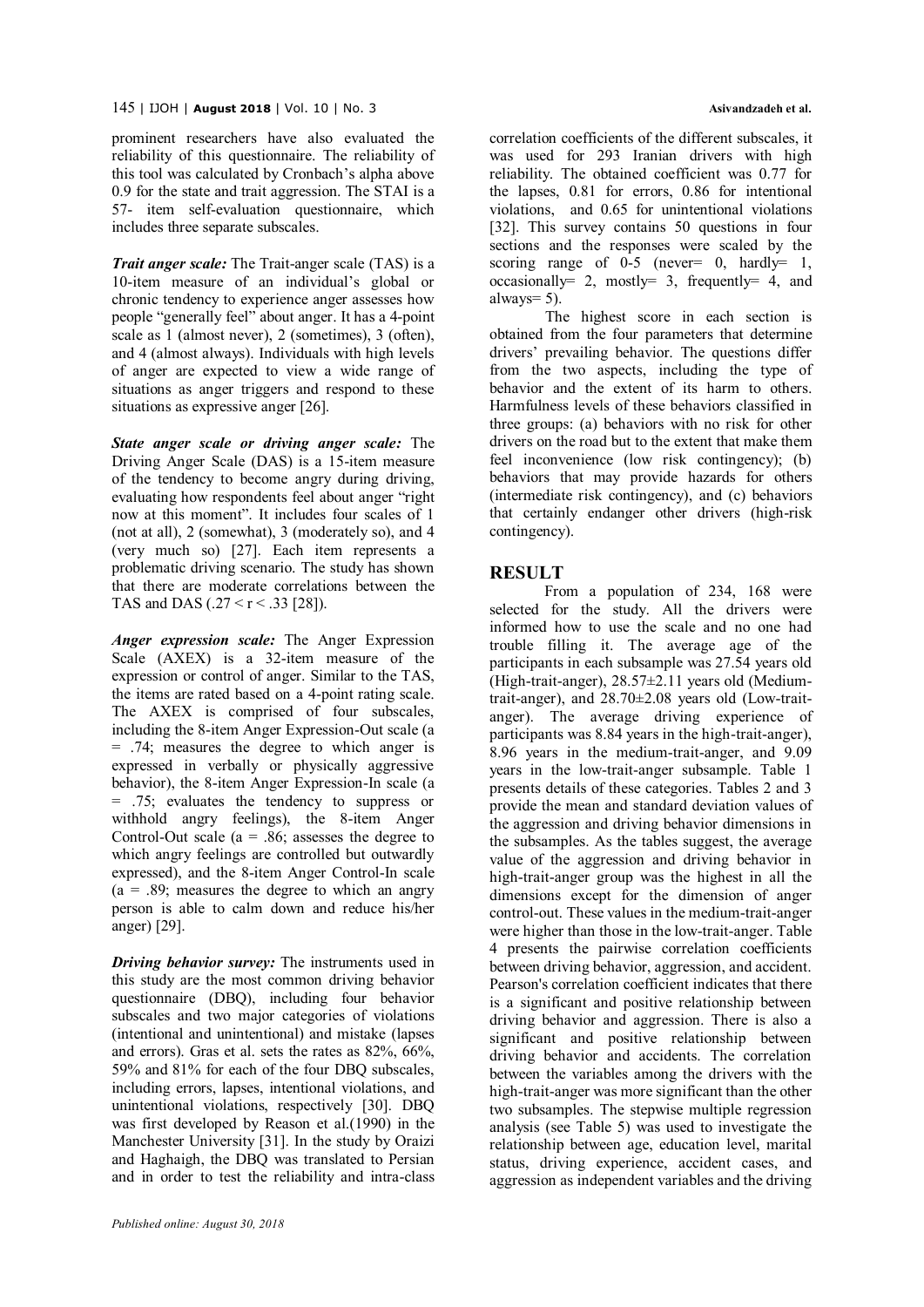behavior measures (lapses, errors, and violations) as the dependent variable. This method was chosen because the present study has an exploratory purpose. The stepwise multiple regression allows eliminating incremental variables and retaining all the important variables [33]. A model was created from the driving behavior variable.

The model combines multiple numbers of predictors (6 variables as independent variables). In general, age, marital status, driving experience, accident cases, and aggression were considered as independent variables and the different driving behavior measures as dependent variables (lapses,

errors, and violations). Education level could not predict the driving behavior measures (lapses, errors, and violations). The aggression predicted serious driving violations.

The correlation between the components of aggression and deriving behavior is presented in Table 6. According to the table, the dimensions of aggression correlated with all dimensions of the driving behavior, except for anger expression-in and anger expression-out.

The correlation between the aggression and intentional violations is higher than the other dimensions of driving behavior.

| Variable<br>High-trait-anger $(n=56)$<br>19-25<br>16/1<br>$27.54 \pm 3.36$<br>$26 - 30$<br>83/9<br>Age<br>25<br>high school dropout diploma<br>37/5<br>academic degree<br>19/6<br>Education<br>Single<br>25<br>75<br>married<br>Marital status<br>$8.84 \pm 1.218$<br>16.1<br>$\boldsymbol{0}$<br>Driving experience<br>23.2<br>$\mathbf{1}$<br>$\overline{2}$<br>32.1<br>$\overline{3}$<br>17.9<br><b>Accident Cases</b><br>$1.86 \pm 1.257$<br>$\overline{4}$<br>8.9<br>5<br>1.8<br>Medium-trait-anger(n=56)<br>19-25<br>8.9<br>$28.57 \pm 2.11$<br>Age<br>$26 - 30$<br>91.1<br><diploma<br>21.4<br/>Education<br/>diploma<br/>41.1<br/>academic<br/>32.1<br/>23.2<br/>Single<br/>76.8<br/>married<br/>Marital status<br/><math>8.96 \pm 1.307</math><br/>Driving experience<br/>21.4<br/><math>\boldsymbol{0}</math><br/><math>\mathbf{1}</math><br/>37.5<br/><math>\overline{2}</math><br/>32.1<br/><math>1.29 \pm .909</math><br/><b>Accident Cases</b><br/>3<br/>8.9<br/>19-25<br/>3.6<br/>Low-trait-anger<math>(n=56)</math><br/><math>28.70 \pm 2.08</math><br/><math>26 - 30</math><br/>96.4<br/>Age<br/>12.5<br/><diploma<br>26.8<br/>diploma<br/>Education<br/>51.8<br/>academic<br/>28.6<br/>Single<br/>married<br/>71.4<br/>Marital status<br/><math>9.09 \pm 1.133</math><br/>Driving experience<br/><math>\boldsymbol{0}</math><br/>32.1<br/><math>\mathbf{1}</math><br/>41.1<br/>Accident cases<br/><math>0.95 \pm 0.773</math><br/><math>\overline{2}</math><br/>26.8</diploma<br></diploma<br> | <b>Aggression groups</b><br>Grouping |  | $\frac{0}{0}$ | <b>Mean±SD</b> |  |
|------------------------------------------------------------------------------------------------------------------------------------------------------------------------------------------------------------------------------------------------------------------------------------------------------------------------------------------------------------------------------------------------------------------------------------------------------------------------------------------------------------------------------------------------------------------------------------------------------------------------------------------------------------------------------------------------------------------------------------------------------------------------------------------------------------------------------------------------------------------------------------------------------------------------------------------------------------------------------------------------------------------------------------------------------------------------------------------------------------------------------------------------------------------------------------------------------------------------------------------------------------------------------------------------------------------------------------------------------------------------------------------------------------------------------------------------------------------------------------------------------------------|--------------------------------------|--|---------------|----------------|--|
|                                                                                                                                                                                                                                                                                                                                                                                                                                                                                                                                                                                                                                                                                                                                                                                                                                                                                                                                                                                                                                                                                                                                                                                                                                                                                                                                                                                                                                                                                                                  |                                      |  |               |                |  |
|                                                                                                                                                                                                                                                                                                                                                                                                                                                                                                                                                                                                                                                                                                                                                                                                                                                                                                                                                                                                                                                                                                                                                                                                                                                                                                                                                                                                                                                                                                                  |                                      |  |               |                |  |
|                                                                                                                                                                                                                                                                                                                                                                                                                                                                                                                                                                                                                                                                                                                                                                                                                                                                                                                                                                                                                                                                                                                                                                                                                                                                                                                                                                                                                                                                                                                  |                                      |  |               |                |  |
|                                                                                                                                                                                                                                                                                                                                                                                                                                                                                                                                                                                                                                                                                                                                                                                                                                                                                                                                                                                                                                                                                                                                                                                                                                                                                                                                                                                                                                                                                                                  |                                      |  |               |                |  |
|                                                                                                                                                                                                                                                                                                                                                                                                                                                                                                                                                                                                                                                                                                                                                                                                                                                                                                                                                                                                                                                                                                                                                                                                                                                                                                                                                                                                                                                                                                                  |                                      |  |               |                |  |
|                                                                                                                                                                                                                                                                                                                                                                                                                                                                                                                                                                                                                                                                                                                                                                                                                                                                                                                                                                                                                                                                                                                                                                                                                                                                                                                                                                                                                                                                                                                  |                                      |  |               |                |  |
|                                                                                                                                                                                                                                                                                                                                                                                                                                                                                                                                                                                                                                                                                                                                                                                                                                                                                                                                                                                                                                                                                                                                                                                                                                                                                                                                                                                                                                                                                                                  |                                      |  |               |                |  |
|                                                                                                                                                                                                                                                                                                                                                                                                                                                                                                                                                                                                                                                                                                                                                                                                                                                                                                                                                                                                                                                                                                                                                                                                                                                                                                                                                                                                                                                                                                                  |                                      |  |               |                |  |
|                                                                                                                                                                                                                                                                                                                                                                                                                                                                                                                                                                                                                                                                                                                                                                                                                                                                                                                                                                                                                                                                                                                                                                                                                                                                                                                                                                                                                                                                                                                  |                                      |  |               |                |  |
|                                                                                                                                                                                                                                                                                                                                                                                                                                                                                                                                                                                                                                                                                                                                                                                                                                                                                                                                                                                                                                                                                                                                                                                                                                                                                                                                                                                                                                                                                                                  |                                      |  |               |                |  |
|                                                                                                                                                                                                                                                                                                                                                                                                                                                                                                                                                                                                                                                                                                                                                                                                                                                                                                                                                                                                                                                                                                                                                                                                                                                                                                                                                                                                                                                                                                                  |                                      |  |               |                |  |
|                                                                                                                                                                                                                                                                                                                                                                                                                                                                                                                                                                                                                                                                                                                                                                                                                                                                                                                                                                                                                                                                                                                                                                                                                                                                                                                                                                                                                                                                                                                  |                                      |  |               |                |  |
|                                                                                                                                                                                                                                                                                                                                                                                                                                                                                                                                                                                                                                                                                                                                                                                                                                                                                                                                                                                                                                                                                                                                                                                                                                                                                                                                                                                                                                                                                                                  |                                      |  |               |                |  |
|                                                                                                                                                                                                                                                                                                                                                                                                                                                                                                                                                                                                                                                                                                                                                                                                                                                                                                                                                                                                                                                                                                                                                                                                                                                                                                                                                                                                                                                                                                                  |                                      |  |               |                |  |
|                                                                                                                                                                                                                                                                                                                                                                                                                                                                                                                                                                                                                                                                                                                                                                                                                                                                                                                                                                                                                                                                                                                                                                                                                                                                                                                                                                                                                                                                                                                  |                                      |  |               |                |  |
|                                                                                                                                                                                                                                                                                                                                                                                                                                                                                                                                                                                                                                                                                                                                                                                                                                                                                                                                                                                                                                                                                                                                                                                                                                                                                                                                                                                                                                                                                                                  |                                      |  |               |                |  |
|                                                                                                                                                                                                                                                                                                                                                                                                                                                                                                                                                                                                                                                                                                                                                                                                                                                                                                                                                                                                                                                                                                                                                                                                                                                                                                                                                                                                                                                                                                                  |                                      |  |               |                |  |
|                                                                                                                                                                                                                                                                                                                                                                                                                                                                                                                                                                                                                                                                                                                                                                                                                                                                                                                                                                                                                                                                                                                                                                                                                                                                                                                                                                                                                                                                                                                  |                                      |  |               |                |  |
|                                                                                                                                                                                                                                                                                                                                                                                                                                                                                                                                                                                                                                                                                                                                                                                                                                                                                                                                                                                                                                                                                                                                                                                                                                                                                                                                                                                                                                                                                                                  |                                      |  |               |                |  |
|                                                                                                                                                                                                                                                                                                                                                                                                                                                                                                                                                                                                                                                                                                                                                                                                                                                                                                                                                                                                                                                                                                                                                                                                                                                                                                                                                                                                                                                                                                                  |                                      |  |               |                |  |
|                                                                                                                                                                                                                                                                                                                                                                                                                                                                                                                                                                                                                                                                                                                                                                                                                                                                                                                                                                                                                                                                                                                                                                                                                                                                                                                                                                                                                                                                                                                  |                                      |  |               |                |  |
|                                                                                                                                                                                                                                                                                                                                                                                                                                                                                                                                                                                                                                                                                                                                                                                                                                                                                                                                                                                                                                                                                                                                                                                                                                                                                                                                                                                                                                                                                                                  |                                      |  |               |                |  |
|                                                                                                                                                                                                                                                                                                                                                                                                                                                                                                                                                                                                                                                                                                                                                                                                                                                                                                                                                                                                                                                                                                                                                                                                                                                                                                                                                                                                                                                                                                                  |                                      |  |               |                |  |
|                                                                                                                                                                                                                                                                                                                                                                                                                                                                                                                                                                                                                                                                                                                                                                                                                                                                                                                                                                                                                                                                                                                                                                                                                                                                                                                                                                                                                                                                                                                  |                                      |  |               |                |  |
|                                                                                                                                                                                                                                                                                                                                                                                                                                                                                                                                                                                                                                                                                                                                                                                                                                                                                                                                                                                                                                                                                                                                                                                                                                                                                                                                                                                                                                                                                                                  |                                      |  |               |                |  |
|                                                                                                                                                                                                                                                                                                                                                                                                                                                                                                                                                                                                                                                                                                                                                                                                                                                                                                                                                                                                                                                                                                                                                                                                                                                                                                                                                                                                                                                                                                                  |                                      |  |               |                |  |
|                                                                                                                                                                                                                                                                                                                                                                                                                                                                                                                                                                                                                                                                                                                                                                                                                                                                                                                                                                                                                                                                                                                                                                                                                                                                                                                                                                                                                                                                                                                  |                                      |  |               |                |  |
|                                                                                                                                                                                                                                                                                                                                                                                                                                                                                                                                                                                                                                                                                                                                                                                                                                                                                                                                                                                                                                                                                                                                                                                                                                                                                                                                                                                                                                                                                                                  |                                      |  |               |                |  |
|                                                                                                                                                                                                                                                                                                                                                                                                                                                                                                                                                                                                                                                                                                                                                                                                                                                                                                                                                                                                                                                                                                                                                                                                                                                                                                                                                                                                                                                                                                                  |                                      |  |               |                |  |
|                                                                                                                                                                                                                                                                                                                                                                                                                                                                                                                                                                                                                                                                                                                                                                                                                                                                                                                                                                                                                                                                                                                                                                                                                                                                                                                                                                                                                                                                                                                  |                                      |  |               |                |  |
|                                                                                                                                                                                                                                                                                                                                                                                                                                                                                                                                                                                                                                                                                                                                                                                                                                                                                                                                                                                                                                                                                                                                                                                                                                                                                                                                                                                                                                                                                                                  |                                      |  |               |                |  |
|                                                                                                                                                                                                                                                                                                                                                                                                                                                                                                                                                                                                                                                                                                                                                                                                                                                                                                                                                                                                                                                                                                                                                                                                                                                                                                                                                                                                                                                                                                                  |                                      |  |               |                |  |
|                                                                                                                                                                                                                                                                                                                                                                                                                                                                                                                                                                                                                                                                                                                                                                                                                                                                                                                                                                                                                                                                                                                                                                                                                                                                                                                                                                                                                                                                                                                  |                                      |  |               |                |  |
|                                                                                                                                                                                                                                                                                                                                                                                                                                                                                                                                                                                                                                                                                                                                                                                                                                                                                                                                                                                                                                                                                                                                                                                                                                                                                                                                                                                                                                                                                                                  |                                      |  |               |                |  |
|                                                                                                                                                                                                                                                                                                                                                                                                                                                                                                                                                                                                                                                                                                                                                                                                                                                                                                                                                                                                                                                                                                                                                                                                                                                                                                                                                                                                                                                                                                                  |                                      |  |               |                |  |
|                                                                                                                                                                                                                                                                                                                                                                                                                                                                                                                                                                                                                                                                                                                                                                                                                                                                                                                                                                                                                                                                                                                                                                                                                                                                                                                                                                                                                                                                                                                  |                                      |  |               |                |  |
|                                                                                                                                                                                                                                                                                                                                                                                                                                                                                                                                                                                                                                                                                                                                                                                                                                                                                                                                                                                                                                                                                                                                                                                                                                                                                                                                                                                                                                                                                                                  |                                      |  |               |                |  |
|                                                                                                                                                                                                                                                                                                                                                                                                                                                                                                                                                                                                                                                                                                                                                                                                                                                                                                                                                                                                                                                                                                                                                                                                                                                                                                                                                                                                                                                                                                                  |                                      |  |               |                |  |
|                                                                                                                                                                                                                                                                                                                                                                                                                                                                                                                                                                                                                                                                                                                                                                                                                                                                                                                                                                                                                                                                                                                                                                                                                                                                                                                                                                                                                                                                                                                  |                                      |  |               |                |  |
|                                                                                                                                                                                                                                                                                                                                                                                                                                                                                                                                                                                                                                                                                                                                                                                                                                                                                                                                                                                                                                                                                                                                                                                                                                                                                                                                                                                                                                                                                                                  |                                      |  |               |                |  |
|                                                                                                                                                                                                                                                                                                                                                                                                                                                                                                                                                                                                                                                                                                                                                                                                                                                                                                                                                                                                                                                                                                                                                                                                                                                                                                                                                                                                                                                                                                                  |                                      |  |               |                |  |
|                                                                                                                                                                                                                                                                                                                                                                                                                                                                                                                                                                                                                                                                                                                                                                                                                                                                                                                                                                                                                                                                                                                                                                                                                                                                                                                                                                                                                                                                                                                  |                                      |  |               |                |  |
|                                                                                                                                                                                                                                                                                                                                                                                                                                                                                                                                                                                                                                                                                                                                                                                                                                                                                                                                                                                                                                                                                                                                                                                                                                                                                                                                                                                                                                                                                                                  |                                      |  |               |                |  |
|                                                                                                                                                                                                                                                                                                                                                                                                                                                                                                                                                                                                                                                                                                                                                                                                                                                                                                                                                                                                                                                                                                                                                                                                                                                                                                                                                                                                                                                                                                                  |                                      |  |               |                |  |
|                                                                                                                                                                                                                                                                                                                                                                                                                                                                                                                                                                                                                                                                                                                                                                                                                                                                                                                                                                                                                                                                                                                                                                                                                                                                                                                                                                                                                                                                                                                  |                                      |  |               |                |  |

**Table 1.** Characteristics of the drivers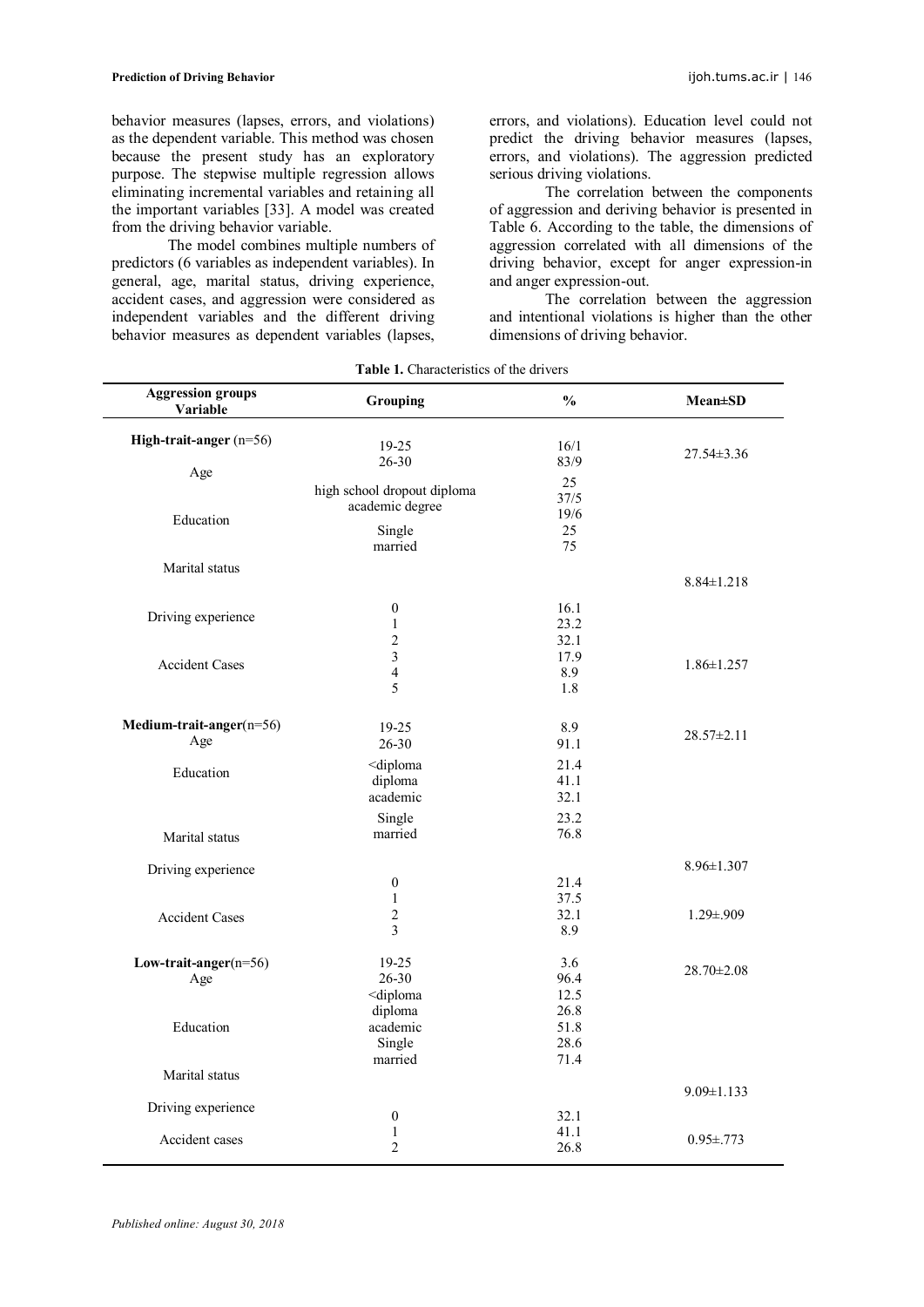147 | IJOH | **August <sup>2018</sup>**| Vol. 10 | No. 3 **Asivandzadeh et al.**

# **DISCUSSION**

In general, the results of this study were consistent with that of the previous studies on the relationship between driving behavior and aggression.

However, this research differs from previous studies in two main respects:

1) Grouping the participants into three groups of anger (high-trait-anger, medium-traitanger, and low-trait-anger)

2) Investigating the correlation between driving behavior and accident cases

The main findings of this research can be summarized as follows:

- The effect of anger was recognized significant in almost all of the variables. The high-trait-anger drivers were given a higher than the drivers with low-traitanger in all dimensions, except for anger expression-in and anger expression-out.

| Table 2. Mean and standard deviation of the aggression dimensions |  |
|-------------------------------------------------------------------|--|
|-------------------------------------------------------------------|--|

| Aggression<br>dimension |                   |                   |                            |                             |                     |                       |                     |
|-------------------------|-------------------|-------------------|----------------------------|-----------------------------|---------------------|-----------------------|---------------------|
| Aggression<br>group     | Anger-trait       | Anger-state       | Anger<br>expression-<br>1n | Anger<br>expression-<br>out | Anger<br>control-in | Anger<br>control- out | Total score         |
| $Mean \pm SD$<br>*H     | $32.52 \pm 1.829$ | $43.25 \pm 3.070$ | $20.41\pm3.612$            | $23.18 \pm 2.413$           | $19.45 \pm 2.544$   | $25.63 \pm 2.787$     | $156.71\pm 6.002$   |
| $\mathbf{q}^*$          | .000              | .000              | .072                       | .000                        | .004                | .000                  | .000                |
| $Mean \pm SD$<br>$**M$  | $24.02 \pm 2.363$ | 34.16±4.093       | $18.95 \pm 2.075$          | 19.68±3.231                 | $21.82 \pm 2.167$   | $21.34\pm3.502$       | $118.34 \pm 18.530$ |
| $^*$ P                  | .033              | .000              | .241                       | .086                        | .018                | .024                  | .009                |
| $Mean \pm SD$<br>$***1$ | $13.52 \pm 1.789$ | $17.25 \pm 3.123$ | $21.41 \pm 2.034$          | $14.91 \pm 3.450$           | 22.39±2.549         | $17.91 \pm 2.617$     | $115.11\pm 6.231$   |
| $^\ast \mathrm{P}$      | .000              | .000              | .099                       | .000                        | .004                | .000                  | .000                |

\*H: High-trait-anger

\*\*M: Medium-trait-anger

\*\*\*L: Low-trait-anger

\*P: P-value

## **Table 3.** Mean and standard deviation of the driving behavior dimensions

| Driving behavior dimensions<br>Driving behavior groups |                    | slips                     | mistakes                | Intentional<br>violation | Unintentional<br>violation | Total score                |
|--------------------------------------------------------|--------------------|---------------------------|-------------------------|--------------------------|----------------------------|----------------------------|
| $*H$                                                   | $Mean \pm SD$<br>P | $63.75 \pm 8.777$         | $32.20 \pm 3.821$       | $59.00 \pm 7.050$        | $7.00 \pm 1.388$           | $162.48 \pm 18.964$        |
|                                                        |                    | .000                      | .050                    | .000                     | .000                       | .000                       |
| $**M$                                                  | $Mean \pm SD$<br>P | $48.00 \pm 7.551$         | $25.61 \pm 4.446$       | $37.73\pm 6.948$         | $7.00 \pm 1.388$           | $118.34\pm18.530$          |
|                                                        |                    | .011                      | .037                    | .000                     | .048                       | .022                       |
| ***∐                                                   | $Mean \pm SD$<br>P | $41.73 \pm 5.904$<br>.024 | $21.05\pm4.078$<br>.000 | $20.02\pm4.622$<br>.000  | $5.75 \pm 1.587$<br>.006   | $88.55 \pm 13.316$<br>.000 |

**Table 4.** Correlation between the driving behavior and aggression

| Aggression group                       | Total score of aggression | Accident cases |  |
|----------------------------------------|---------------------------|----------------|--|
| High-trait-anger                       |                           |                |  |
| ®™<br>Total score of driving behavior  | 0.001                     | 0.021          |  |
| Correlation coefficient                | 0.890                     | $+.613$        |  |
| Medium-trait-anger                     |                           |                |  |
| "D<br>Total score of driving behavior  | 0.009                     | 0.005          |  |
| Correlation coefficient                | 0.554                     | $+0.370$       |  |
| Low-trait-anger                        |                           |                |  |
| Total score of driving behavior<br>ïр, | 0.040                     | 0.165          |  |
| Correlation coefficient                | 0.344                     | $+0.188$       |  |

*Published online: August 30, 2018*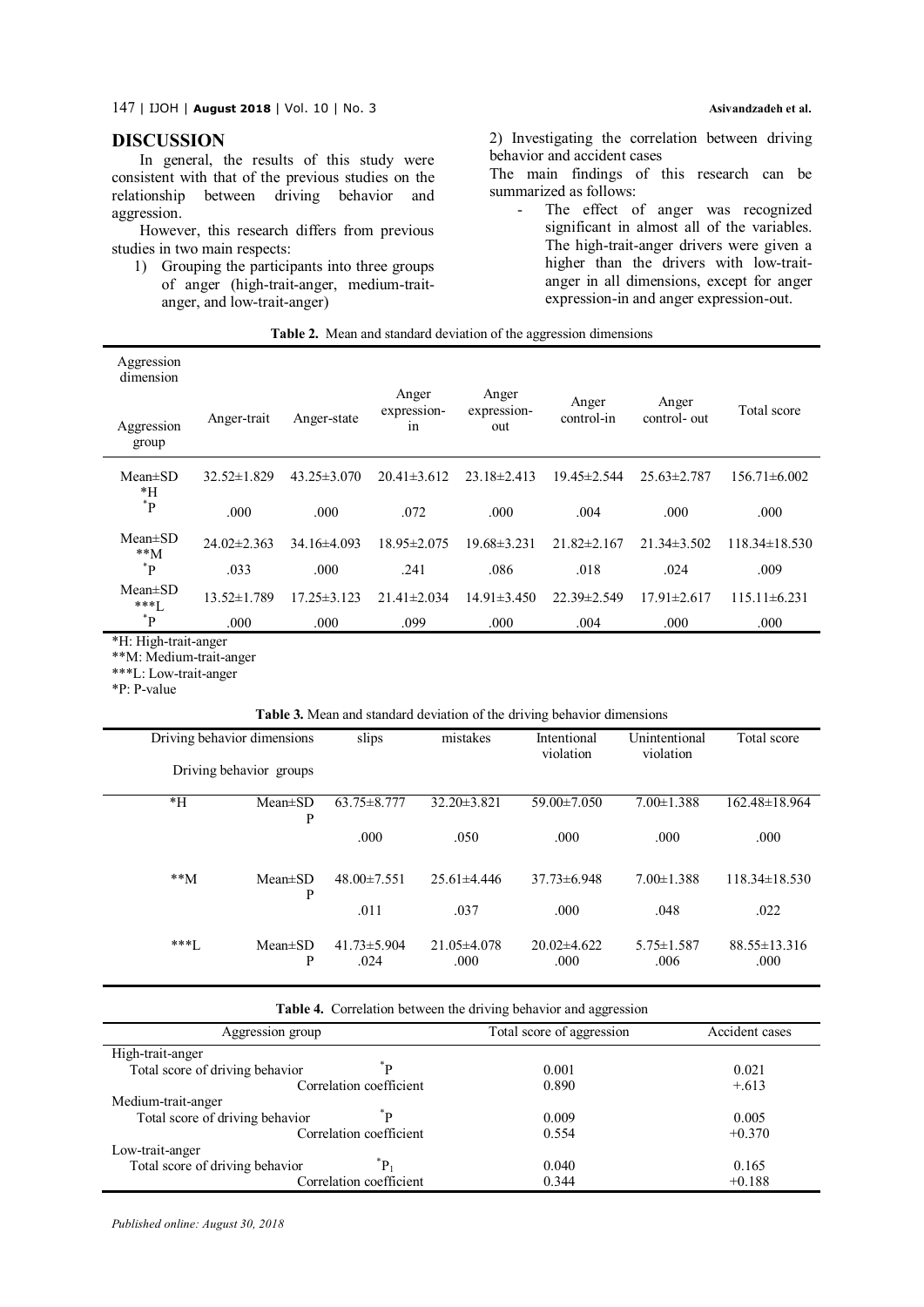#### **Prediction of Driving Behavior** ijoh.tums.ac.ir | 148

| Model              |        | <b>Unstandardized coefficients</b> | <b>Standardized coefficients</b> |        |      |
|--------------------|--------|------------------------------------|----------------------------------|--------|------|
|                    | B      | Std. Error                         | β                                | t      | Sig. |
| Constant           | 78.770 | 19.840                             |                                  | 3.970  | .000 |
| Age                | 8.374  | 4.989                              | .071                             | 1.679  | .025 |
| Education          | .891   | 1.480                              | .025                             | .602   | .548 |
| Marital status     | 1.754  | 3.597                              | .022                             | .488   | .060 |
| Driving experience | .780   | 1.141                              | .027                             | .684   | .034 |
| Accident cases     | 2.311  | 1.295                              | .070                             | 1.784  | .001 |
| Aggression         | 1.606  | .080                               | .833                             | 20.167 | .000 |
|                    |        |                                    |                                  |        |      |

**Table 5.** Inter-correlation between the variables

**Table 6.** Correlation between the components of aggression and deriving behavior

| Driving behavior                     | Intentional Violation      |         | Unintentional Violation    |               | Mistakes                   |               | <b>Slips</b>               |              |
|--------------------------------------|----------------------------|---------|----------------------------|---------------|----------------------------|---------------|----------------------------|--------------|
| dimension<br>Aggression<br>dimension | Correlation<br>coefficient | P-value | Correlation<br>coefficient | $P-$<br>value | Correlation<br>coefficient | $P-$<br>value | Correlation<br>coefficient | $^*$ P-value |
| Anger-state                          | $+.953$                    | .000    | $+.637$                    | .000          | $+.788$                    | .000          | $+.746$                    | .000         |
| Anger-trait                          | $+912$                     | .000    | $+.615$                    | .000          | $+.726$                    | .033          | $+.690$                    | .000         |
| Anger expression-<br>1n              | $-494$                     | .02     | $-251$                     | .026          | $-.392$                    | .000          | $-.377$                    | .030         |
| Anger expression-<br>out             | $-.878$                    | .000    | $-.511$                    | .039          | $-746$                     | .000          | $-.800$                    | .048         |
| Anger control-in                     | $+.595$                    | .000    | $+.439$                    | .007          | $+.586$                    | .018          | $+.468$                    | .024         |
| Anger control-out                    | $+.862$                    | .012    | $+.515$                    | .000          | $+.755$                    | .000          | $+773$                     | .005         |

 $*_{p<0.05}$ 

- **-** The aggression groups had a role in the prediction of lapses, errors, and violations. Accordingly, it was concluded that the high-trait-anger drivers would be involved in more risky driving than those with the medium-trait-anger and medium-traitanger drivers were at a higher risk of dangerous driving that those with lowtrait-anger.
- The variable of accident cases was positively correlated with the driving behavior dimensions, including lapses, errors, and violations.
- **-** Age, driving experience, marital status, and aggression were involved in a complementary manner in the prediction of driving behavior. Aggression was the best predictor of violations.

The findings reveal that high anger drivers are more likely to engage in risky behaviors while driving than low anger drivers [28, 34, 35]. These results agree with the previous studies arguing that in the face of other drivers' violations, high-traitanger drivers tend to express anger more than those with low-trait-anger [36]. However, in our sample, the difference of anger between the groups was not significant for the aggression subscales of anger expression-in and anger expression-out. This may be due to the fact that high-trait-anger may be more likely to complain of unfavorable traffic conditions, but they don't express anger with the intention to commit a violation. Depending on the circumstances, high-trait-anger drivers are more likely to judge whether the traffic law is important or not. High-trait-anger drivers feel that they have more driving skills. These results strongly indicate that violations are associated with driving anger and aggression. Concerning driving anger, many studies have suggested a link between the dimensions of anger and risky driving behavior [22, 34, 37, 38].

About aggression, the results of this study suggest that a driver with a general tendency to aggression will be more likely to commit slips and violations on the road. This finding is consistent with the study by Jamalizadeh et al [22] in which it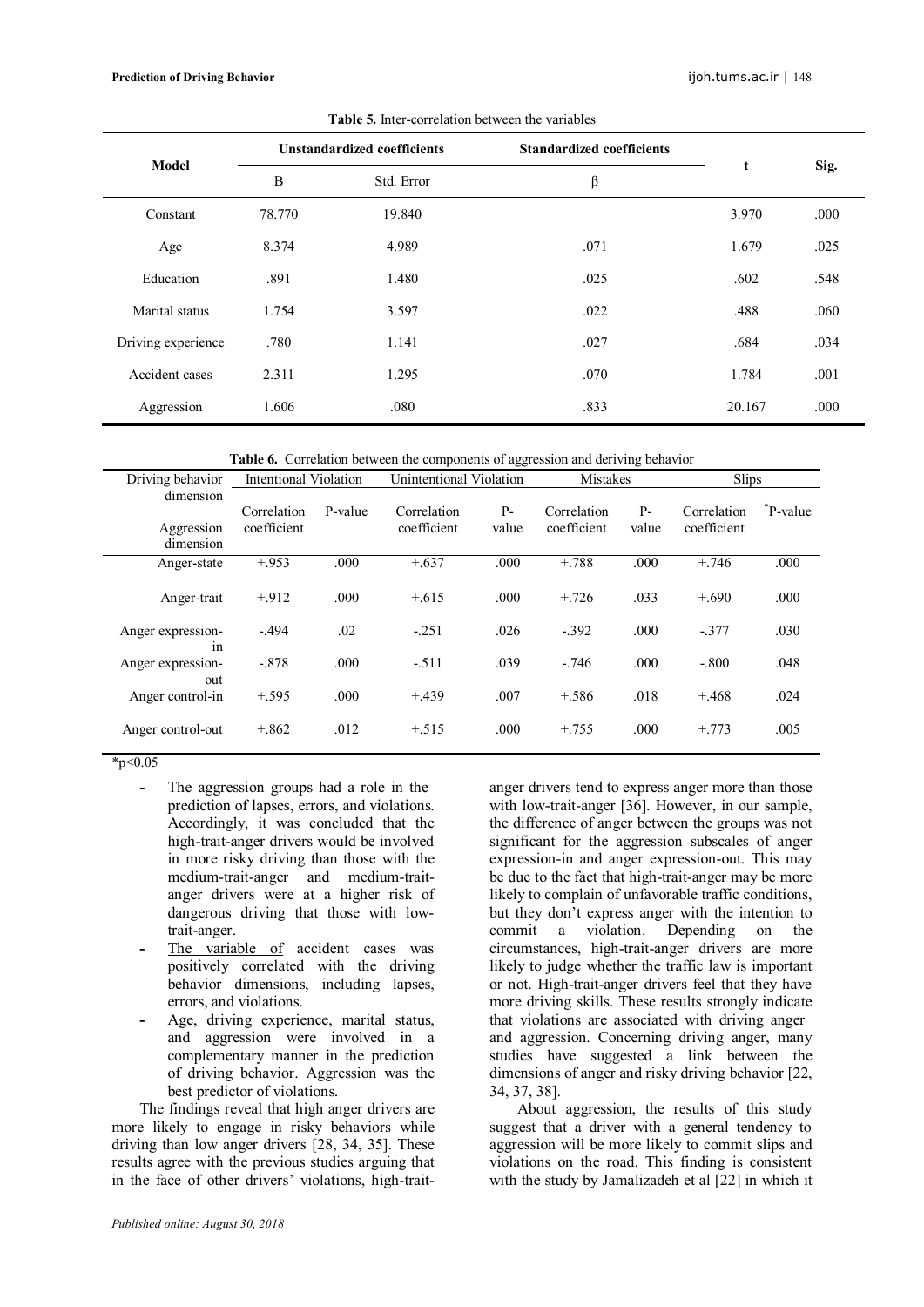#### 149 | IJOH | **August <sup>2018</sup>**| Vol. 10 | No. 3 **Asivandzadeh et al.**

has been suggested that the difference in one's tendency to aggression may be reflected in driving behavior. This result is also consistent with the idea that personality characteristics, such as aggressiveness, are related to the higher rates of risky driving behaviors and negative driving outcomes [39-44]. One of the most important findings of this study is that driving anger and aggression are involved in a complementary manner in the prediction of slips, mistakes, and violations. In agreement with the previous studies, driving anger is involved in the prediction of violations [44].

## **CONCLUSION**

The overall purpose of this study was to combine predictors of driving behavior, including demographic variables, driving anger, and aggression. The results showed that anger has a significant effect on the prediction of almost all variables. High anger drivers were scored higher than the drivers with low aggression in all the variables examined, except for anger expression-in and anger expression-out. High anger drivers were also involved in the prediction of lapses and errors. High anger drivers would be involved in more driving lapses and errors than low anger drivers. In addition, aggression was positively associated with driving behaviors, such as lapses, errors, and violations. This study suggests 1) to investigate the personality aggression dimensions of the driver's license applicants before receiving it; 2) to conduct a periodic psychiatric assessment of drivers (private or public) at regular intervals and at the time of license renewal. It is also proposed to hold training programs (as face-to-face or distance learning) for drivers in a real need of training or risky drivers and suspend their driver's license until obtaining the passing score; 3) to organize training courses by the relevant institutions on how to control aggression and make it compulsory for driver's license applicants to attend in these courses; 4) to obligate high anger drivers to fill out and submit aggression declaration forms periodically to the traffic department; 5) to increase the number of fines for violations committed by risky drivers, and 6) to increase the seizure duration of risky drivers' vehicles.

## **ACKNOWLEDGMENTS**

The authors would like to appreciate all drivers who helped them in this study. They also declare no conflict of interest.

## **REFERENCES**

- 1. Elvik R. How much do road accidents cost the national economy? *Accid Anal Prev* 2000; 32(6): 849-851.
- 2. Alkaabi A, Dissanayake D, Bird R. Analyzing

clearance time of urban traffic accidents in Abu Dhabi, UnitedArab Emirates, with hazard-based duration modeling method. *Transp Res Rec* 2011; 2229: 46-56.

- 3. Moradi S, Khademi A, Survey of victims of car accidents year 1387. *J Forensic Med* (Persian), 2009; 15: 21-28.
- 4. WHO. *The world health report 2002: reducing risks, promoting healthy life*. World Health Organization, 2002.
- 5. Brauer RL. Safety and health for engineers. 3<sup>rd</sup> ed., *John Wiley & Sons,* 2016.
- 6. Jamalizadeh Z, Safari Variani A, Asivandzadeh E, Ahmadi S. The Association Between Road Traffic Noise Exposure And Annoyance. *J Air Pollut Health* 2018; 3(1): 17- 24.
- 7. Zargar M, Khaji A, Karbakhsh M, Zarei MR. Epidemiology study of facial injuries during a 13 month of trauma registry in Tehran. *Indian J Med Sci* 2004. 58(3): 109-114.
- 8. Montazeri A. Road-traffic-related mortality in Iran: a descriptive study. *Public health* 2004; 118(2): 110-113.
- 9. Soori H, Naghavi M. Childhood deaths from unintentional injuries in rural areas of Iran. *Inj Prev* 1998; 4(3): 222-224.
- 10. Lajunen T, Parker D. Summala H. The Manchester driver behaviour questionnaire: a cross-cultural study. *Accid Anal Prev* 2004; 36(2): 231-238.
- 11. Mizell L, Joint M, Connell D. *Aggressive driving: Three studies*. AAA Foundation for Traffic Safety, 1997: 1-13.
- 12.Baron RA. *Workplace aggression and violence.* Jossey-Bass, San Francisco, CA, 2004.
- 13. Parker D, Lajunen T, Stradling S. Attitudinal predictors of interpersonally aggressive violations on the road. *Transport Res F-Traf* 1998; 1(1): 11-24.
- 14. Underwood G, et al. Anger while driving. *Transport Res F-Traf* 1999; 2(1): 55-68.
- 15.Berkowitz L. *Aggression: Its causes, consequences, and control*. 1993: Mcgraw-Hill Book Company.
- 16. Spielberger CD, Jacobs G, Russell S, Crane R. Assessment of anger: The state-trait anger scale. *Adv Pers As* 1988; 2: 159-187.
- 17. Asivandzadeh E, Farshad AA, Alimohammadi I, Abolghasemi J, Jamalizadeh Z. The relation of aggression with the average of speed and lane deviation in taxi drivers of Tehran. *Iran Occup Health* 2018; 15(4): 1-7.
- 18. Deffenbacher JL. Trait anger: Theory, findings, and implications. *Adv Pers As* 1992; 9: 177- 201.
- 19.Joint M. Road Rage: the Automobile Association Group Public Policy Road Safety Unit Report. 1995, Basingstoke, UK: A A.
- 20. Parkinson B. Anger on and off the road. *Br J*